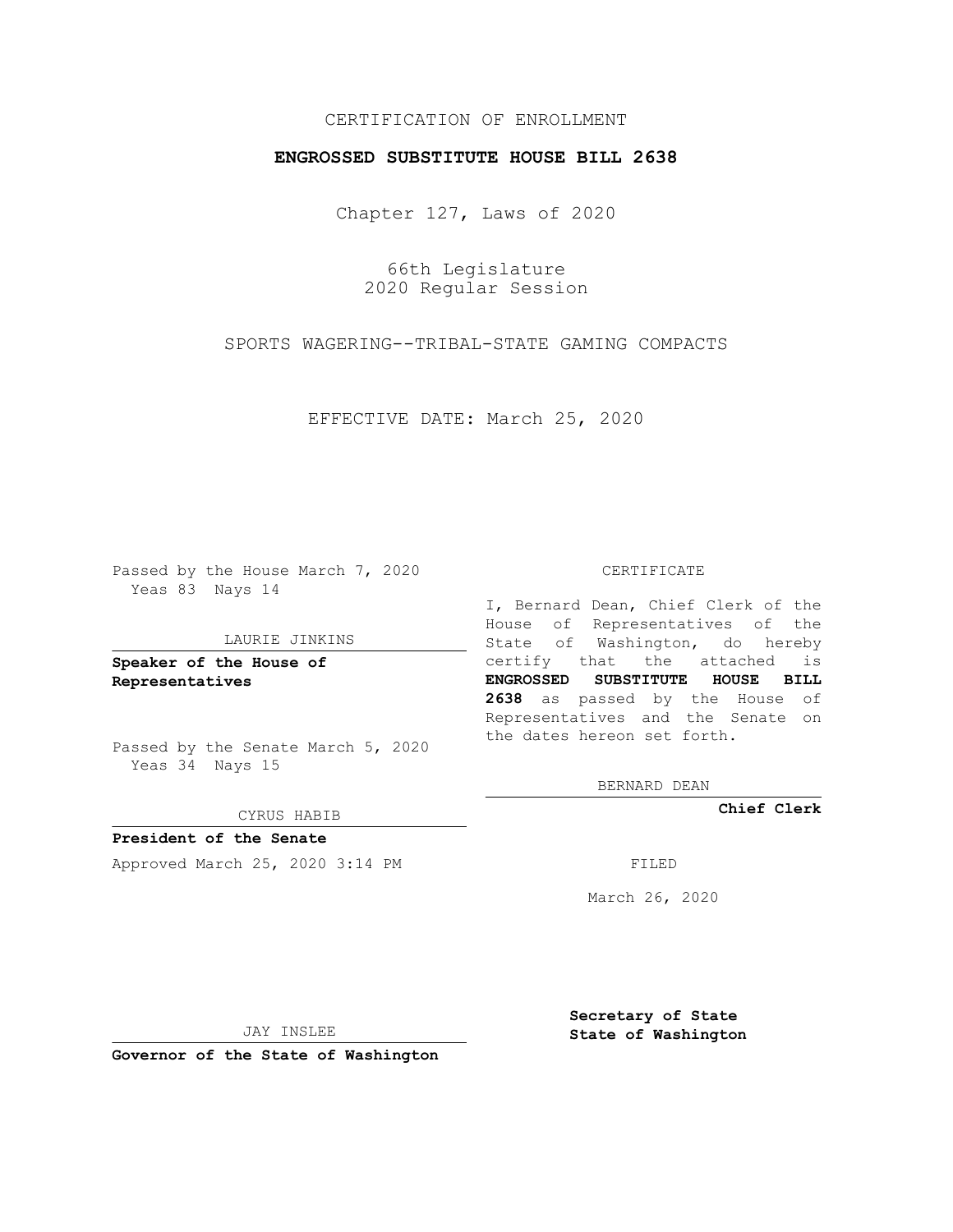## **ENGROSSED SUBSTITUTE HOUSE BILL 2638**

AS AMENDED BY THE SENATE

Passed Legislature - 2020 Regular Session

# **State of Washington 66th Legislature 2020 Regular Session**

**By** House Commerce & Gaming (originally sponsored by Representatives Peterson, MacEwen, Stonier, Harris, Robinson, Young, Ortiz-Self, Stokesbary, Tharinger, Walsh, Riccelli, Appleton, Griffey, Hansen, Kloba, Lekanoff, Sells, Chapman, Gregerson, and Ramel)

READ FIRST TIME 02/03/20.

 AN ACT Relating to authorizing sports wagering subject to the terms of tribal-state gaming compacts; amending RCW 9.46.070, 9.46.130, 9.46.190, 9.46.210, 9.46.220, 9.46.240, and 9.46.090; adding new sections to chapter 9.46 RCW; creating a new section; prescribing penalties; making an appropriation; and declaring an 6 emergency.

7 BE IT ENACTED BY THE LEGISLATURE OF THE STATE OF WASHINGTON:

 NEW SECTION. **Sec. 1.** It has long been the policy of this state to prohibit all forms and means of gambling except where carefully and specifically authorized and regulated. The legislature intends to further this policy by authorizing sports wagering on a very limited basis by restricting it to tribal casinos in the state of Washington. Tribes have more than twenty years' experience with, and a proven track record of, successfully operating and regulating gaming facilities in accordance with tribal gaming compacts. Tribal casinos can operate sports wagering pursuant to these tribal gaming compacts, offering the benefits of the same highly regulated environment to sports wagering.

19 NEW SECTION. **Sec. 2.** A new section is added to chapter 9.46 RCW 20 to read as follows: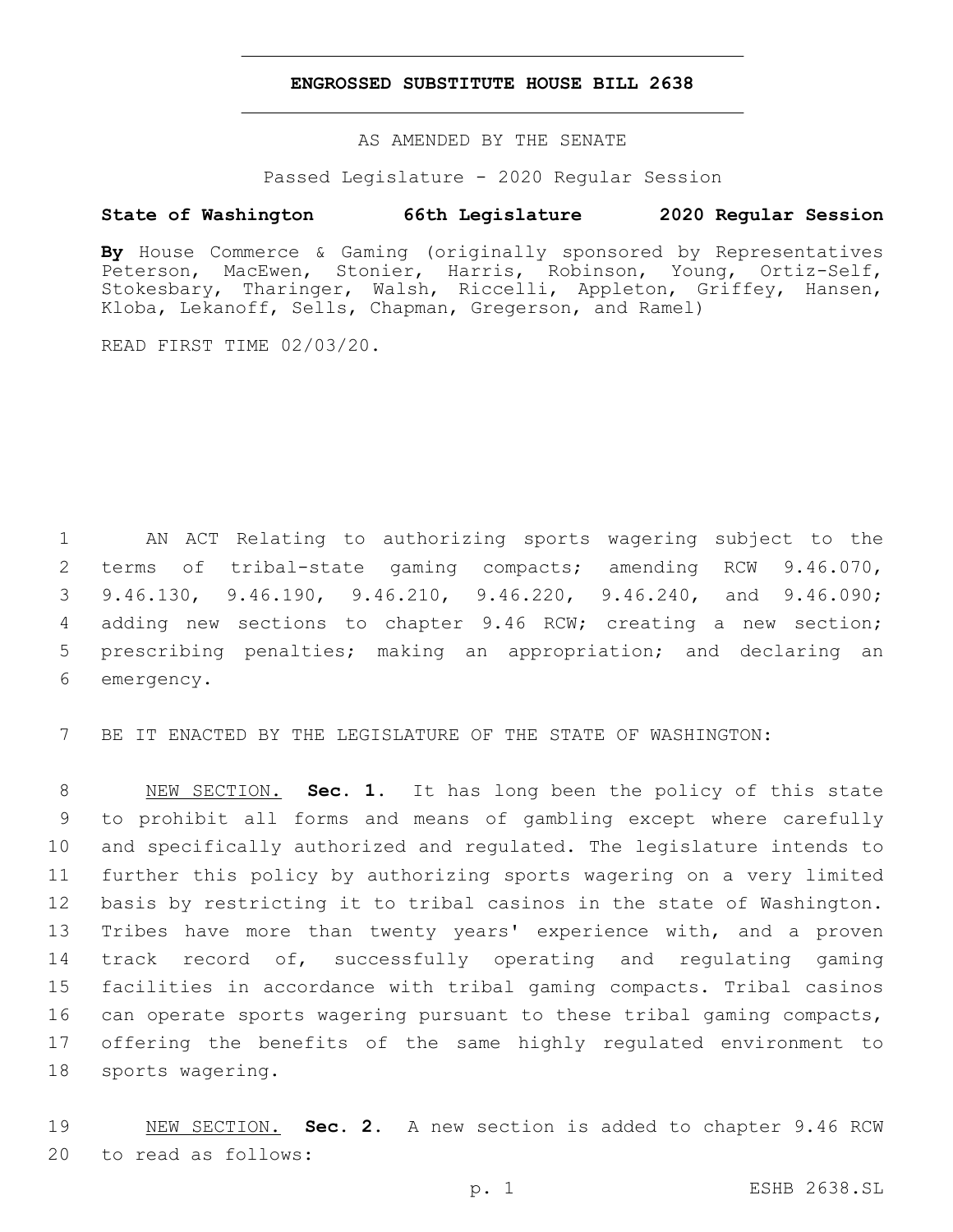(1) Upon the request of a federally recognized Indian tribe or tribes in the state of Washington, the tribe's class III gaming compact may be amended pursuant to the Indian gaming regulatory act, 25 U.S.C. Sec. 2701 et seq., and RCW 9.46.360 to authorize the tribe to conduct and operate sports wagering on its Indian lands, provided the amendment addresses: Licensing; fees associated with the gambling commission's regulation of sports wagering; how sports wagering will be conducted, operated, and regulated; issues related to criminal enforcement, including money laundering, sport integrity, and information sharing between the commission and the tribe related to such enforcement; and responsible and problem gambling. Sports wagering conducted pursuant to the gaming compact is a gambling 13 activity authorized by this chapter.

 (2) Sports wagering conducted pursuant to the provisions of a class III gaming compact entered into by a tribe and the state pursuant to RCW 9.46.360 is authorized bookmaking and is not subject to civil or criminal penalties pursuant to RCW 9.46.225.

 **Sec. 3.** RCW 9.46.070 and 2012 c 116 s 1 are each amended to read 19 as follows:

The commission shall have the following powers and duties:

 (1) To authorize and issue licenses for a period not to exceed one year to bona fide charitable or nonprofit organizations approved by the commission meeting the requirements of this chapter and any rules and regulations adopted pursuant thereto permitting said organizations to conduct bingo games, raffles, amusement games, and social card games, to utilize punchboards and pull-tabs in accordance with the provisions of this chapter and any rules and regulations adopted pursuant thereto and to revoke or suspend said licenses for violation of any provisions of this chapter or any rules and regulations adopted pursuant thereto: PROVIDED, That the commission shall not deny a license to an otherwise qualified applicant in an effort to limit the number of licenses to be issued: PROVIDED FURTHER, That the commission or director shall not issue, deny, suspend, or revoke any license because of considerations of race, sex, creed, color, or national origin: AND PROVIDED FURTHER, That the commission may authorize the director to temporarily issue or suspend licenses subject to final action by the commission;

 (2) To authorize and issue licenses for a period not to exceed one year to any person, association, or organization operating a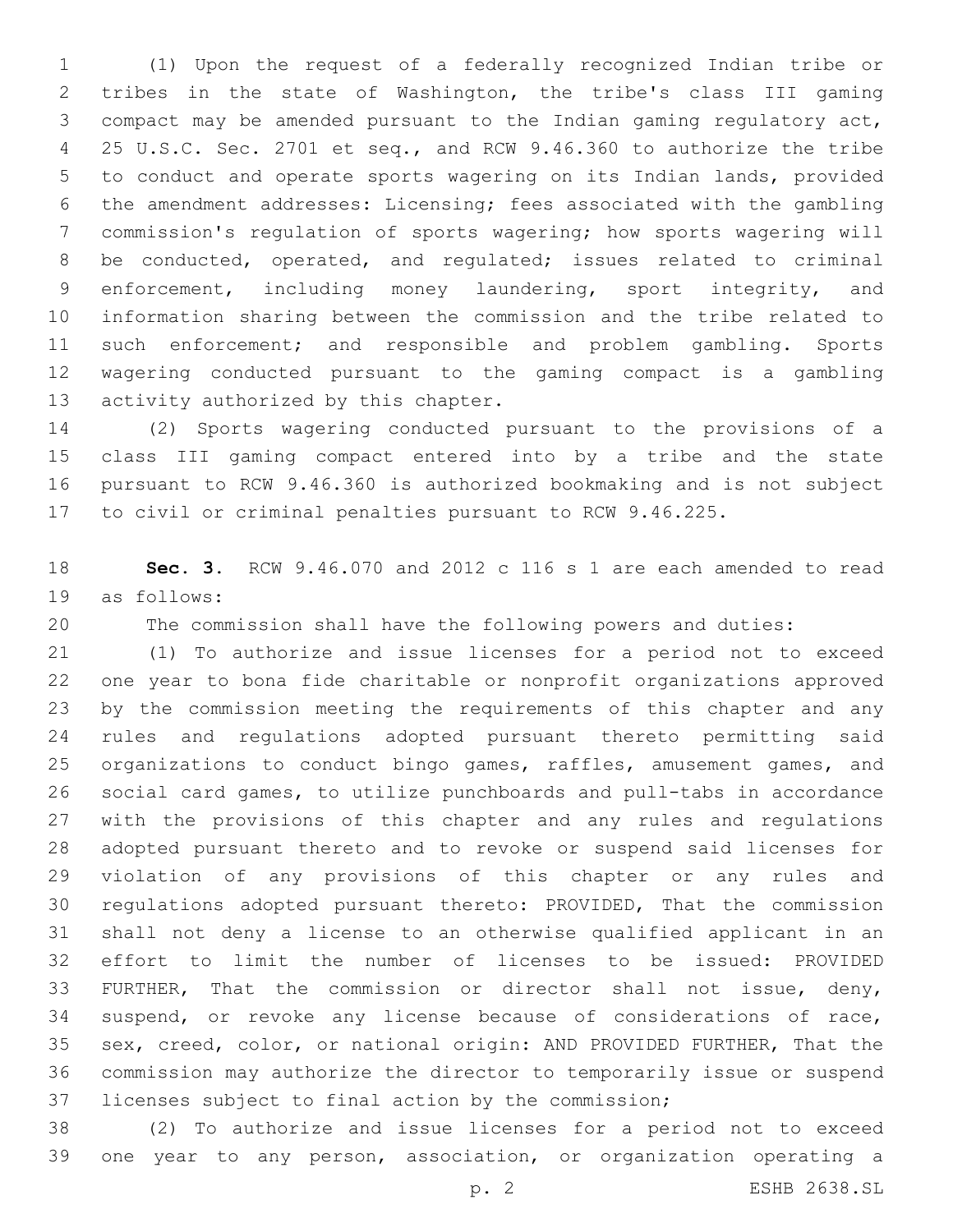business primarily engaged in the selling of items of food or drink for consumption on the premises, approved by the commission meeting the requirements of this chapter and any rules and regulations adopted pursuant thereto permitting said person, association, or organization to utilize punchboards and pull-tabs and to conduct social card games as a commercial stimulant in accordance with the provisions of this chapter and any rules and regulations adopted pursuant thereto and to revoke or suspend said licenses for violation of any provisions of this chapter and any rules and regulations adopted pursuant thereto: PROVIDED, That the commission shall not deny a license to an otherwise qualified applicant in an effort to limit the number of licenses to be issued: PROVIDED FURTHER, That the commission may authorize the director to temporarily issue or suspend licenses subject to final action by the commission;

 (3) To authorize and issue licenses for a period not to exceed one year to any person, association, or organization approved by the commission meeting the requirements of this chapter and meeting the requirements of any rules and regulations adopted by the commission pursuant to this chapter as now or hereafter amended, permitting said person, association, or organization to conduct or operate amusement games in such manner and at such locations as the commission may determine. The commission may authorize the director to temporarily issue or suspend licenses subject to final action by the commission;

 (4) To authorize, require, and issue, for a period not to exceed 25 one year, such licenses as the commission may by rule provide, to any person, association, or organization to engage in the manufacturing, 27 selling, distributing, or otherwise supplying ((or in the 28 manufacturing)) of devices, equipment, software, hardware, or any gambling-related services for use within this state for those activities authorized by this chapter. The commission may authorize the director to temporarily issue or suspend licenses subject to 32 final action by the commission;

 (5) To establish a schedule of annual license fees for carrying on specific gambling activities upon the premises, and for such other activities as may be licensed by the commission, which fees shall provide to the commission not less than an amount of money adequate to cover all costs incurred by the commission relative to licensing under this chapter and the enforcement by the commission of the provisions of this chapter and rules and regulations adopted pursuant thereto: PROVIDED, That all licensing fees shall be submitted with an

p. 3 ESHB 2638.SL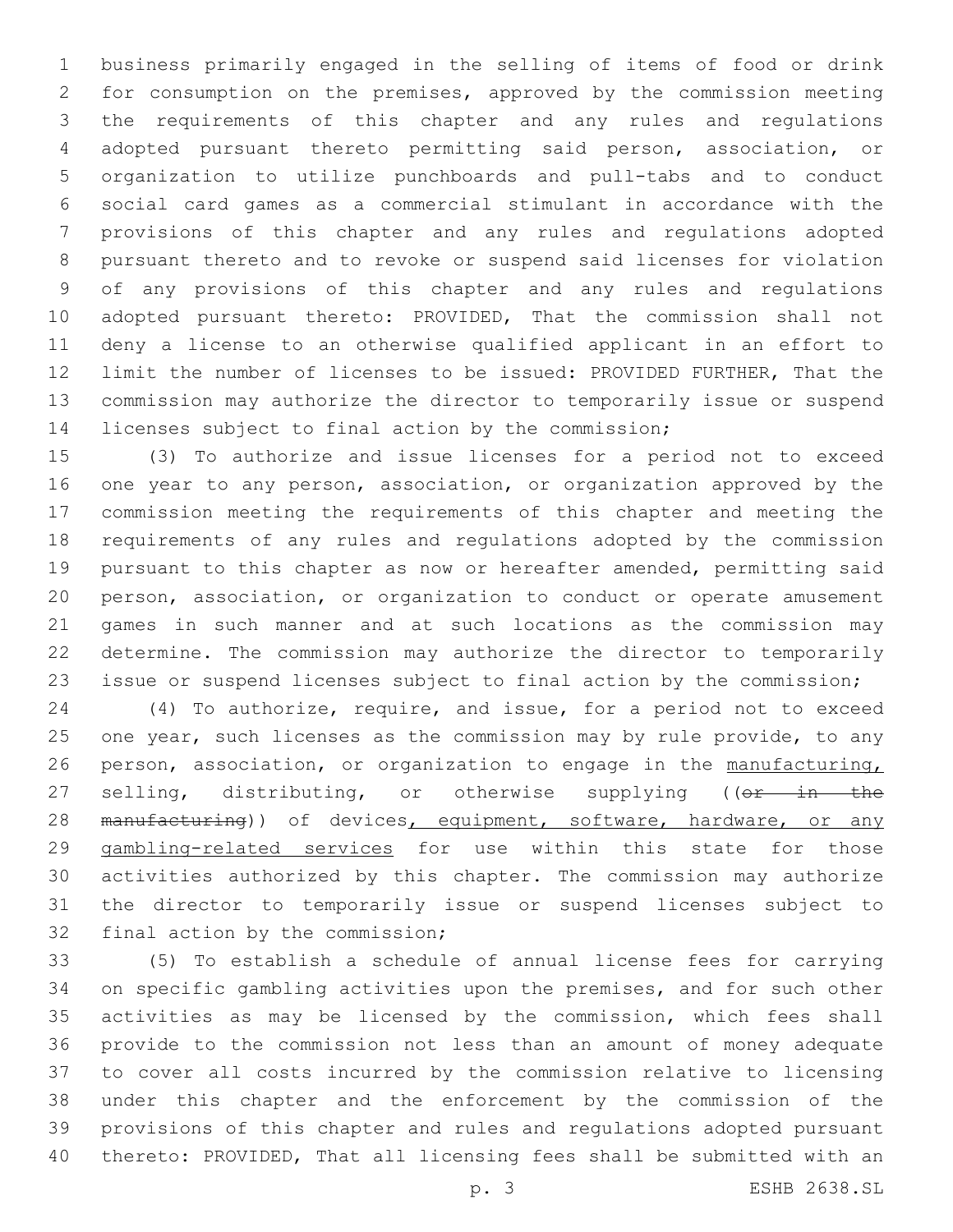application therefor and such portion of said fee as the commission may determine, based upon its cost of processing and investigation, shall be retained by the commission upon the withdrawal or denial of any such license application as its reasonable expense for processing the application and investigation into the granting thereof: PROVIDED FURTHER, That if in a particular case the basic license fee established by the commission for a particular class of license is less than the commission's actual expenses to investigate that particular application, the commission may at any time charge to that applicant such additional fees as are necessary to pay the commission for those costs. The commission may decline to proceed with its investigation and no license shall be issued until the commission has been fully paid therefor by the applicant: AND PROVIDED FURTHER, That the commission may establish fees for the furnishing by it to licensees of identification stamps to be affixed to such devices and equipment as required by the commission and for such other special services or programs required or offered by the commission, the amount of each of these fees to be not less than is adequate to offset the cost to the commission of the stamps and of administering their dispersal to licensees or the cost of administering such other 21 special services, requirements or programs;

 (6) To prescribe the manner and method of payment of taxes, fees and penalties to be paid to or collected by the commission;

 (7) To require that applications for all licenses contain such information as may be required by the commission: PROVIDED, That all persons (a) having a managerial or ownership interest in any gambling activity, or the building in which any gambling activity occurs, or 28 the equipment to be used for any gambling activity,  $((\theta \cdot \hat{r}))$  (b) participating as an employee in the operation of any gambling 30 activity, or (c) participating as an employee in the operation, management, or providing of gambling-related services for sports 32 wagering, shall be listed on the application for the license and the applicant shall certify on the application, under oath, that the persons named on the application are all of the persons known to have an interest in any gambling activity, building, or equipment by the person making such application: PROVIDED FURTHER, That the commission shall require fingerprinting and national criminal history background checks on any persons seeking licenses, certifications, or permits under this chapter or of any person holding an interest in any gambling activity, building, or equipment to be used therefor, or of

p. 4 ESHB 2638.SL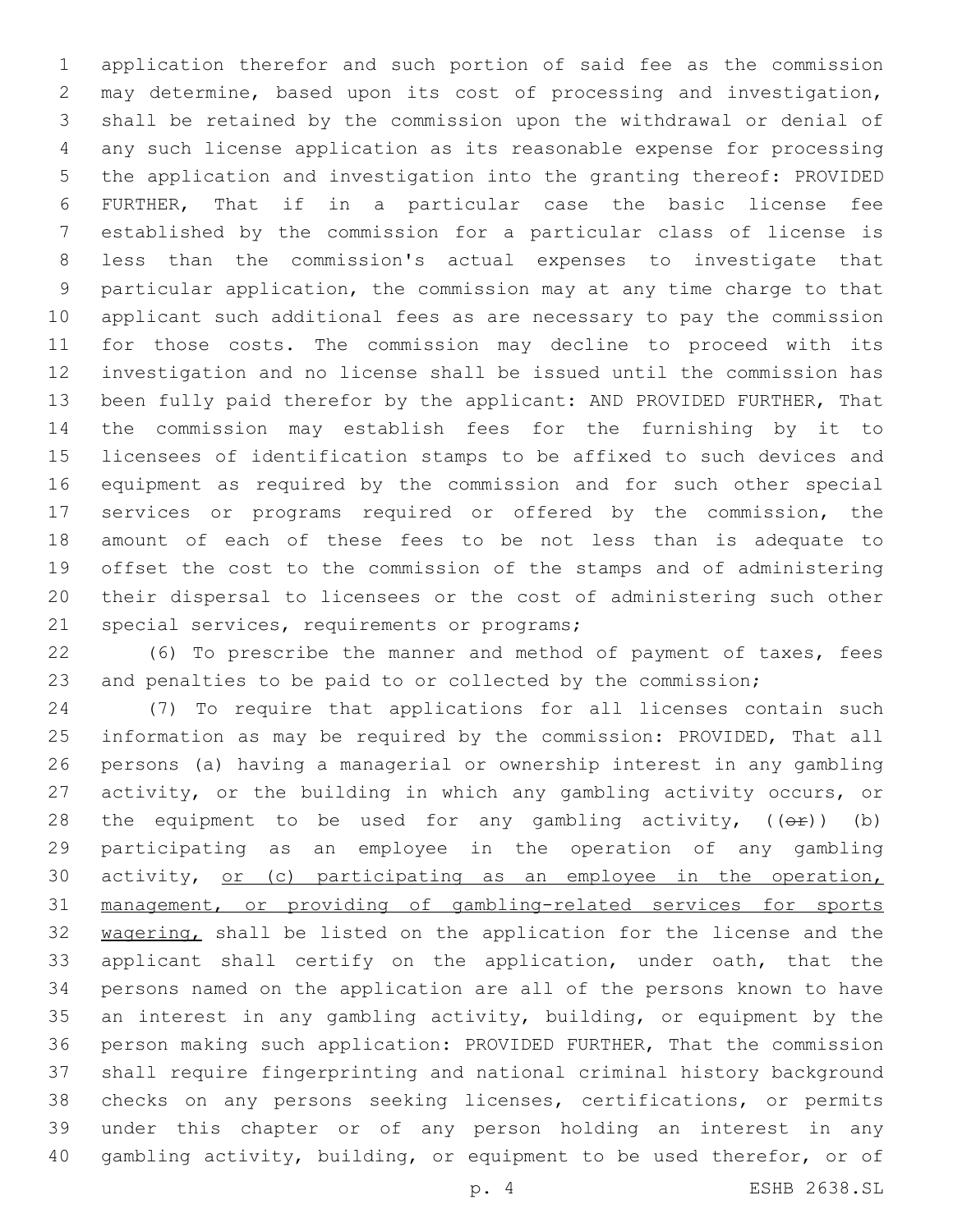any person participating as an employee in the operation of any gambling activity. All national criminal history background checks shall be conducted using fingerprints submitted to the United States department of justice-federal bureau of investigation. The commission must establish rules to delineate which persons named on the application are subject to national criminal history background checks. In identifying these persons, the commission must take into consideration the nature, character, size, and scope of the gambling activities requested by the persons making such applications;

 (8) To require that any license holder maintain records as directed by the commission and submit such reports as the commission 12 may deem necessary;

 (9) To require that all income from bingo games, raffles, and amusement games be recorded and reported as established by rule or regulation of the commission to the extent deemed necessary by considering the scope and character of the gambling activity in such a manner that will disclose gross income from any gambling activity, 18 amounts received from each player, the nature and value of prizes, 19 and the fact of distributions of such prizes to the winners thereof;

 (10) To regulate and establish maximum limitations on income derived from bingo. In establishing limitations pursuant to this subsection the commission shall take into account (a) the nature, character, and scope of the activities of the licensee; (b) the source of all other income of the licensee; and (c) the percentage or extent to which income derived from bingo is used for charitable, as distinguished from nonprofit, purposes. However, the commission's powers and duties granted by this subsection are discretionary and 28 not mandatory;

 (11) To regulate and establish the type and scope of and manner of conducting the gambling activities authorized by this chapter, including but not limited to, the extent of wager, money, or other thing of value which may be wagered or contributed or won by a player 33 in any such activities;

 (12) To regulate the collection of and the accounting for the fee which may be imposed by an organization, corporation, or person licensed to conduct a social card game on a person desiring to become a player in a social card game in accordance with RCW 9.46.0282;

 (13) To cooperate with and secure the cooperation of county, city, and other local or state agencies in investigating any matter within the scope of its duties and responsibilities;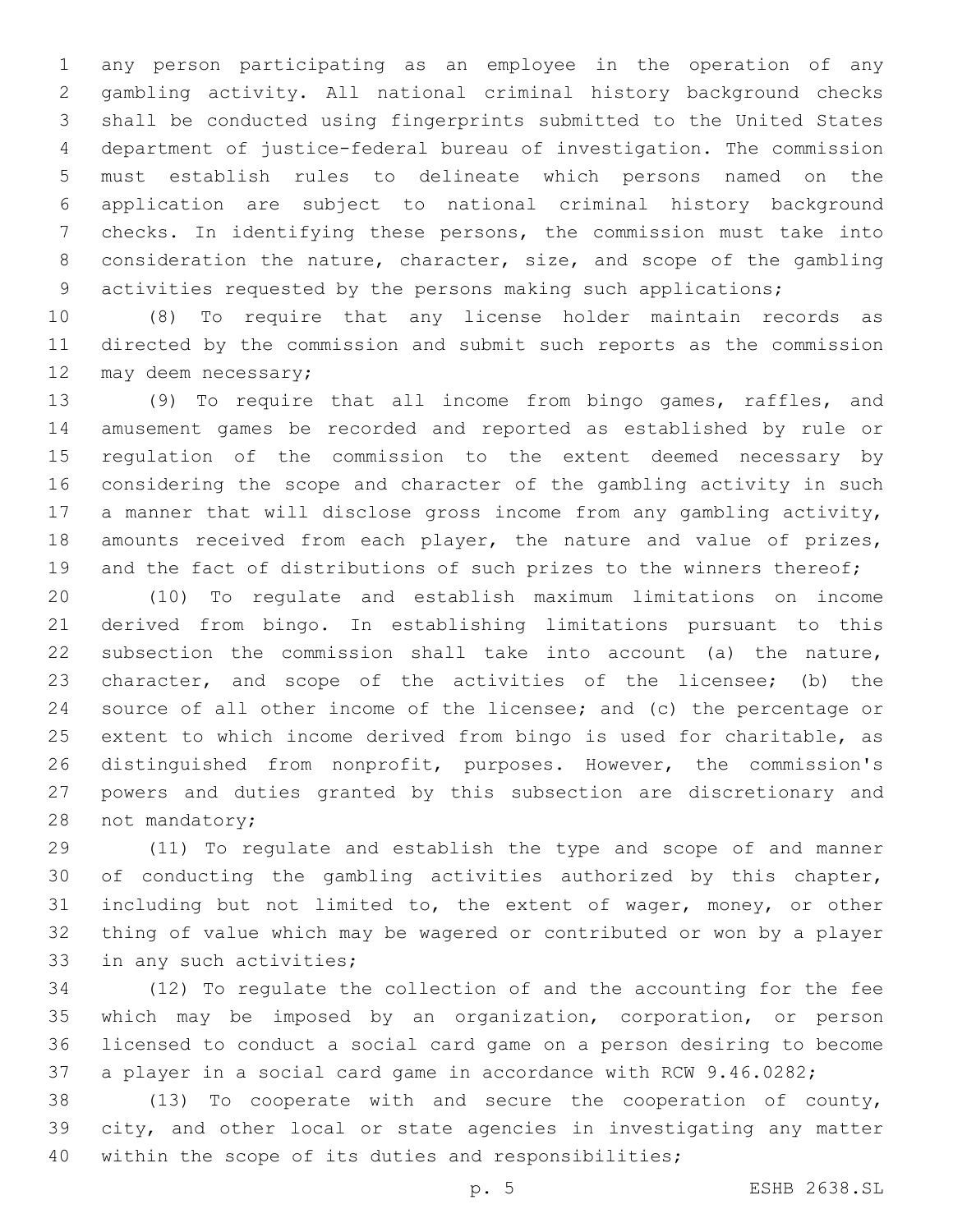(14) In accordance with RCW 9.46.080, to adopt such rules and regulations as are deemed necessary to carry out the purposes and provisions of this chapter. All rules and regulations shall be adopted pursuant to the administrative procedure act, chapter 34.05 5 RCW;

 (15) To set forth for the perusal of counties, city-counties, cities and towns, model ordinances by which any legislative authority thereof may enter into the taxing of any gambling activity authorized 9 by this chapter;

 (16)(a) To establish and regulate a maximum limit on salaries or wages which may be paid to persons employed in connection with activities conducted by bona fide charitable or nonprofit organizations and authorized by this chapter, where payment of such persons is allowed, and to regulate and establish maximum limits for other expenses in connection with such authorized activities, including but not limited to rent or lease payments. However, the commissioner's powers and duties granted by this subsection are 18 discretionary and not mandatory.

 (b) In establishing these maximum limits the commission shall take into account the amount of income received, or expected to be received, from the class of activities to which the limits will apply and the amount of money the games could generate for authorized charitable or nonprofit purposes absent such expenses. The commission may also take into account, in its discretion, other factors, 25 including but not limited to, the local prevailing wage scale and whether charitable purposes are benefited by the activities;

 (17) To authorize, require, and issue for a period not to exceed one year such licenses or permits, for which the commission may by rule provide, to any person to work for any operator of any gambling activity authorized by this chapter in connection with that activity, or any manufacturer, supplier, or distributor of devices for those activities in connection with such business. The commission may authorize the director to temporarily issue or suspend licenses subject to final action by the commission. The commission shall not require that persons working solely as volunteers in an authorized activity conducted by a bona fide charitable or bona fide nonprofit organization, who receive no compensation of any kind for any purpose from that organization, and who have no managerial or supervisory responsibility in connection with that activity, be licensed to do such work. The commission may require that licensees employing such

p. 6 ESHB 2638.SL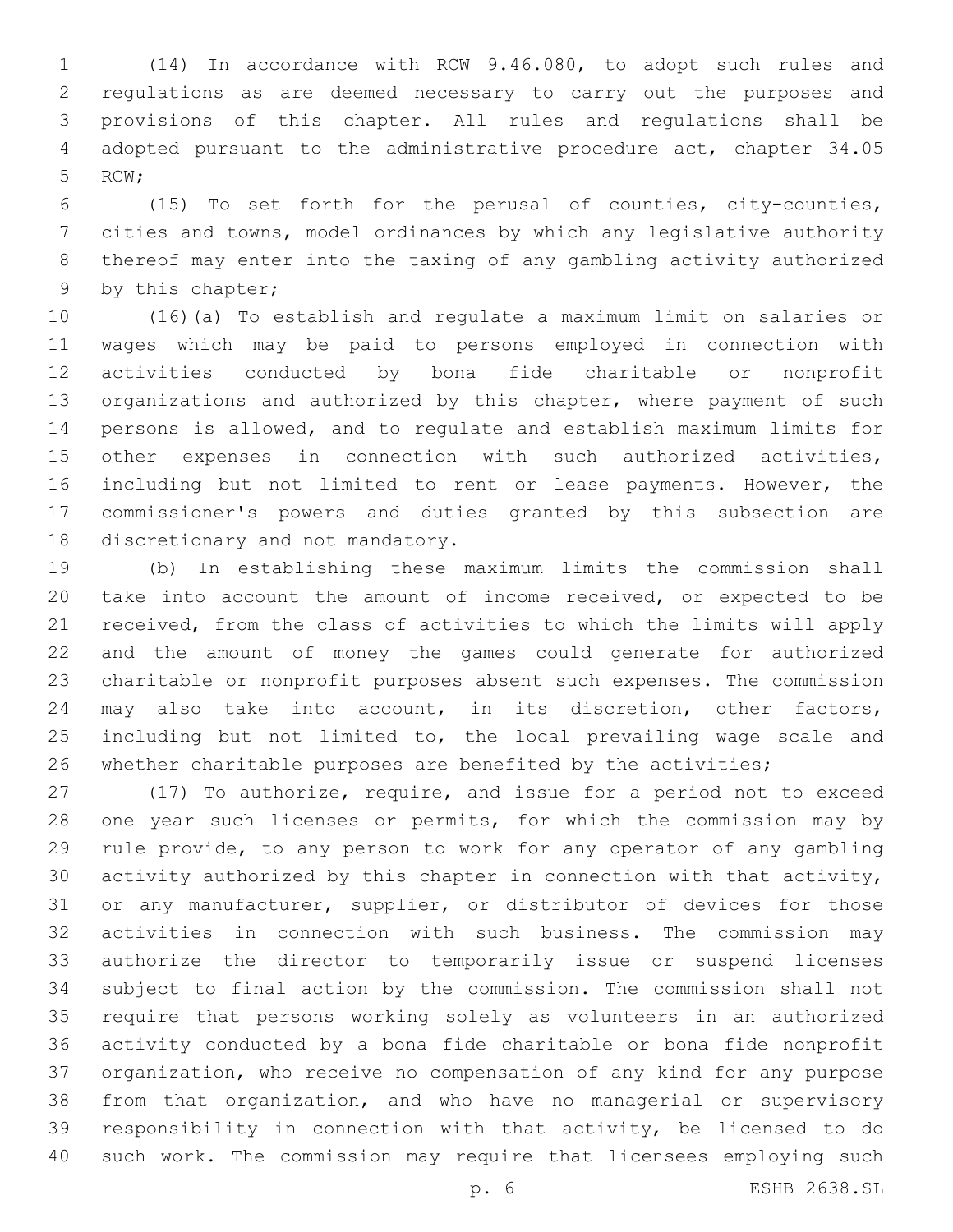unlicensed volunteers submit to the commission periodically a list of the names, addresses, and dates of birth of the volunteers. If any volunteer is not approved by the commission, the commission may require that the licensee not allow that person to work in connection 5 with the licensed activity;

 (18) To publish and make available at the office of the commission or elsewhere to anyone requesting it a list of the commission licensees, including the name, address, type of license, 9 and license number of each licensee;

 (19) To establish guidelines for determining what constitutes active membership in bona fide nonprofit or charitable organizations 12 for the purposes of this chapter;

 (20) To renew the license of every person who applies for renewal within six months after being honorably discharged, removed, or released from active military service in the armed forces of the United States upon payment of the renewal fee applicable to the license period, if there is no cause for denial, suspension, or 18 revocation of the license;

 (21) To authorize, require, and issue, for a period not to exceed 20 one year, such licenses as the commission may by rule provide, to any 21 person, association, or organization that engages in any sports wagering-related services for use within this state for sports 23 wagering activities authorized by this chapter. The commission may authorize the director to temporarily issue or suspend licenses 25 subject to final action by the commission;

 (22) To issue licenses under subsections (1) through (4) of this section that are valid for a period of up to eighteen months, if it chooses to do so, in order to transition to the use of the business licensing services program through the department of revenue; and

30  $((+22))$   $(23)$  To perform all other matters and things necessary to carry out the purposes and provisions of this chapter.

 **Sec. 4.** RCW 9.46.130 and 2011 c 336 s 303 are each amended to 33 read as follows:

 (1) The premises and paraphernalia, and all the books and 35 records, databases, hardware, software, or any other electronic data storage device of any person, association, or organization conducting gambling activities authorized under this chapter and any person, association, or organization receiving profits therefrom or having any interest therein shall be subject to inspection and audit at any

p. 7 ESHB 2638.SL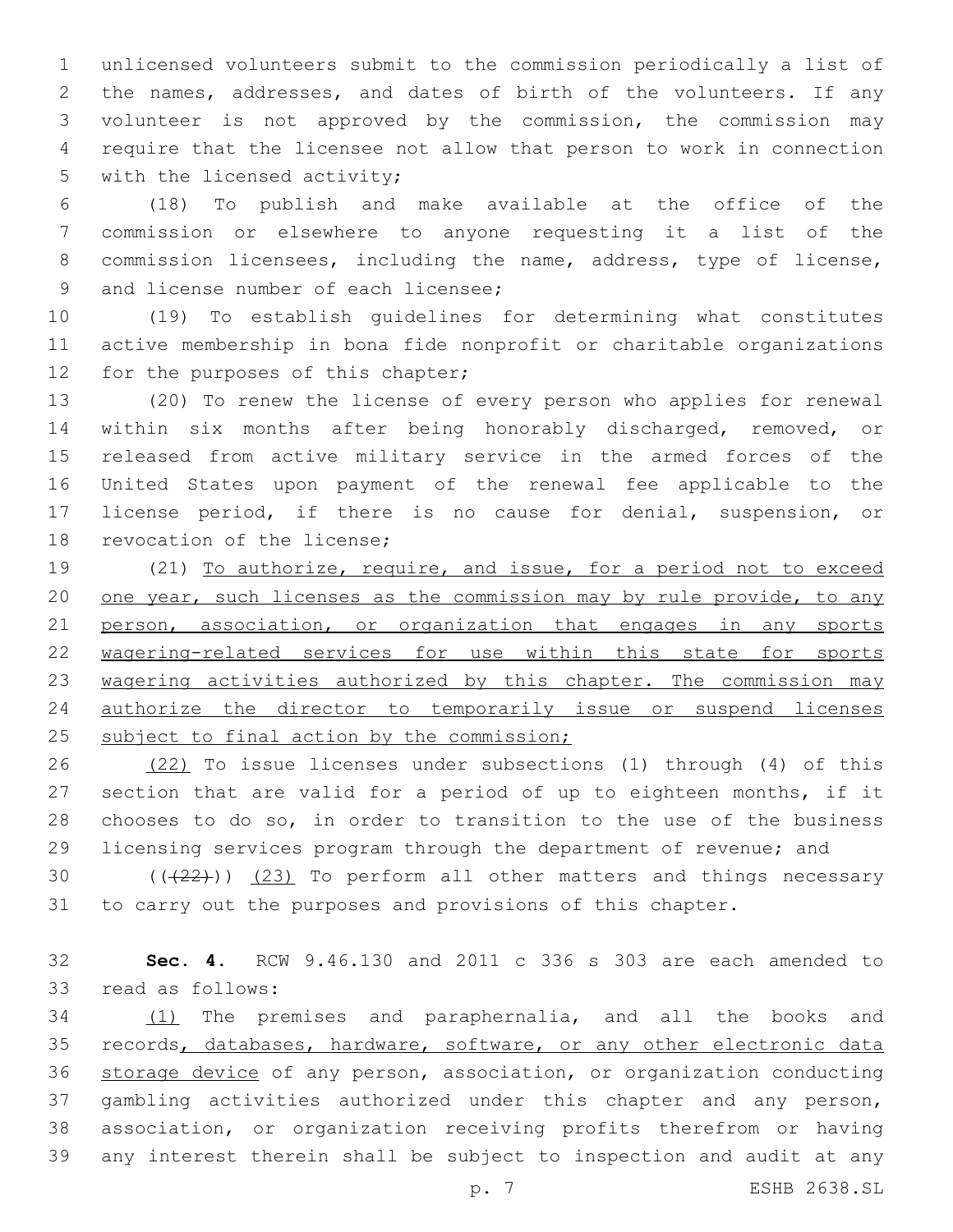reasonable time, with or without notice, upon demand, by the commission or its designee, the attorney general or his or her designee, the chief of the Washington state patrol or his or her designee or the prosecuting attorney, sheriff, or director of public safety or their designees of the county wherein located, or the chief of police or his or her designee of any city or town in which said organization is located, for the purpose of determining compliance or noncompliance with the provisions of this chapter and any rules or 9 regulations or local ordinances adopted pursuant thereto or any 10 federal or state law. A reasonable time for the purpose of this 11 section shall be:  $((+1))$  (a) If the items or records to be inspected or audited are located anywhere upon a premises any portion of which 13 is regularly open to the public or members and quests, then at any time when the premises are so open, or at which they are usually 15 open; or  $((2+))$  (b) if the items or records to be inspected or 16 audited are not located upon a premises set out in  $((subsection - (1)))$ 17 (a) of this ((section)) subsection, then any time between the hours of 8:00 a.m. and 9:00 p.m., Monday through Friday.

 (2) The commission shall be provided at such reasonable intervals as the commission shall determine with a report, under oath, detailing all receipts and disbursements in connection with such gambling activities together with such other reasonable information as required in order to determine whether such activities comply with the purposes of this chapter or any local ordinances relating 25 thereto.

 (3) The commission may require the submission of reports on suspicious activities or irregular betting activities to effectively 28 identify players, wagering information, and suspicious and illegal transactions, including the laundering of illicit funds.

 NEW SECTION. **Sec. 5.** A new section is added to chapter 9.46 RCW 31 to read as follows:

 (1) No person shall offer, promise, give, or attempt to give any thing of value to any person for the purpose of influencing the outcome of a sporting event, athletic event, or competition upon 35 which a wager may be made.

 (2) No person shall place, increase, or decrease a wager after acquiring knowledge, not available to the general public, that anyone has been offered, promised, or given any thing of value for the purpose of influencing the outcome of a sporting event, athletic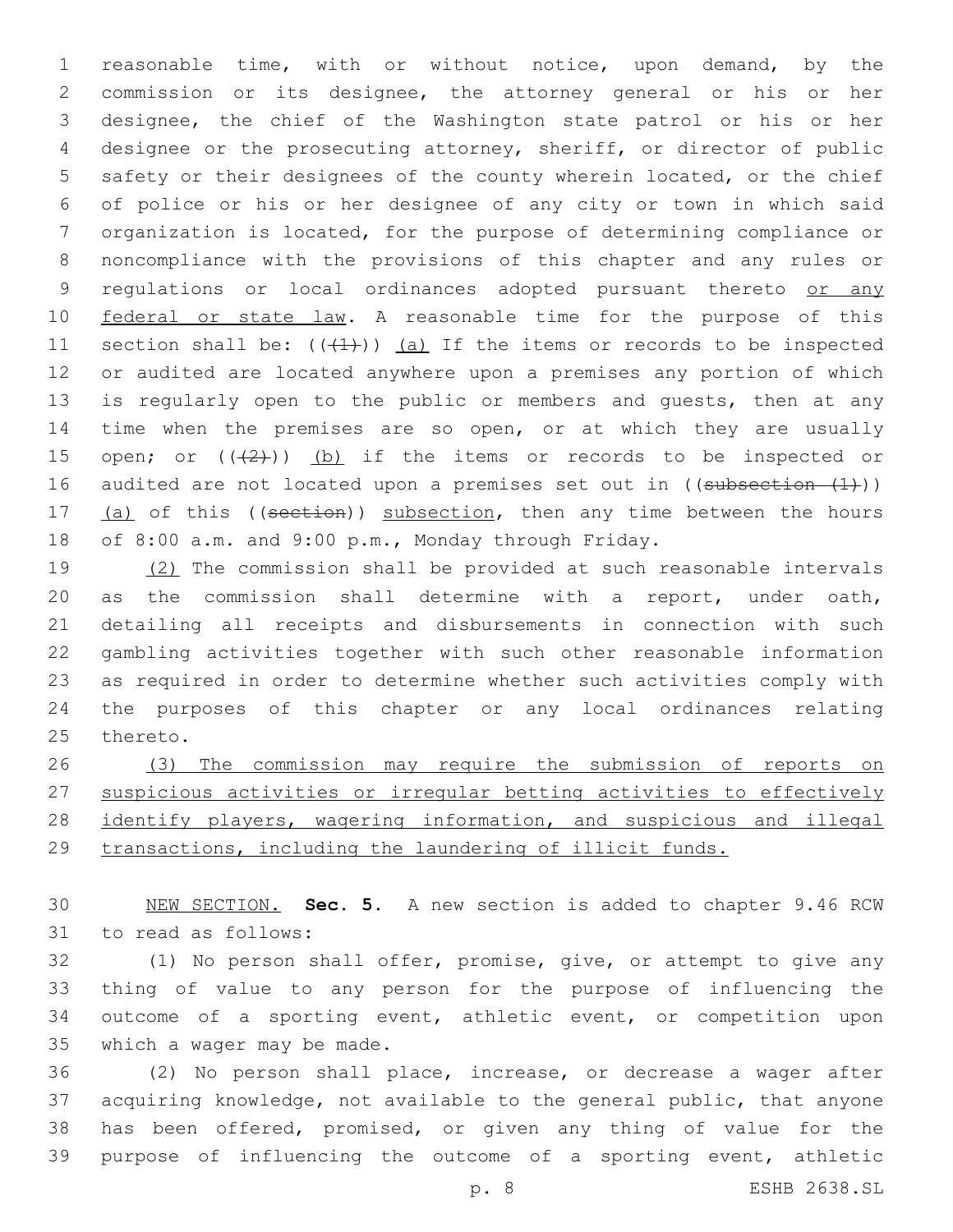event, or competition upon which the wager is placed, increased, or 2 decreased.

 (3) No person shall offer, promise, give, or attempt to give any thing of value to obtain confidential or insider information not available to the public with intent to use the information to gain a wagering advantage on a sporting event, athletic event, or 7 competition.

 (4) No person shall accept or agree to accept, any thing of value for the purpose of wrongfully influencing his or her play, action, decision making, or conduct in any sporting event, athletic event, or 11 competition upon which a wager may be made.

 (5) Any person who violates this section shall be guilty of a class C felony subject to the penalty set forth in RCW 9A.20.021.

 **Sec. 6.** RCW 9.46.190 and 1991 c 261 s 7 are each amended to read 15 as follows:

16 Any person  $((\theta \hat{r}))_L$  association<sub>L</sub> or organization operating any 17 gambling activity ((who or which)) may not, directly or indirectly, 18  $((shall))$  in the course of such operation:

19 (1) Employ any device, scheme, or artifice to defraud;  $((\theta \hat{r}))$ 

 (2) Make any untrue statement of a material fact, or omit to state a material fact necessary in order to make the statement made not misleading, in the light of the circumstances under which said 23 statement is made;  $((\theta \cdot \hat{r}))$ 

24 (3) Engage in any act, practice, or course of operation as would 25 operate as a fraud or deceit upon any person;

 ((Shall)) (4) Alter or misrepresent the outcome of a game or 27 other event on which wagers have been made after the outcome is made sure but before it is revealed to the players;

 (5) Place, increase, or decrease a bet or to determine the course of play after acquiring knowledge, not available to all players, of the outcome of the game or any event that affects the outcome of the game or which is the subject of the bet or to aid anyone in acquiring such knowledge for the purpose of placing, increasing, or decreasing a bet or determining the course of play contingent upon that event or 35 outcome;

 (6) Knowingly entice or induce another person to go to any place where a gambling activity is being conducted or operated in violation 38 of the provisions of this chapter, with the intent that the other person play or participate in that gambling activity;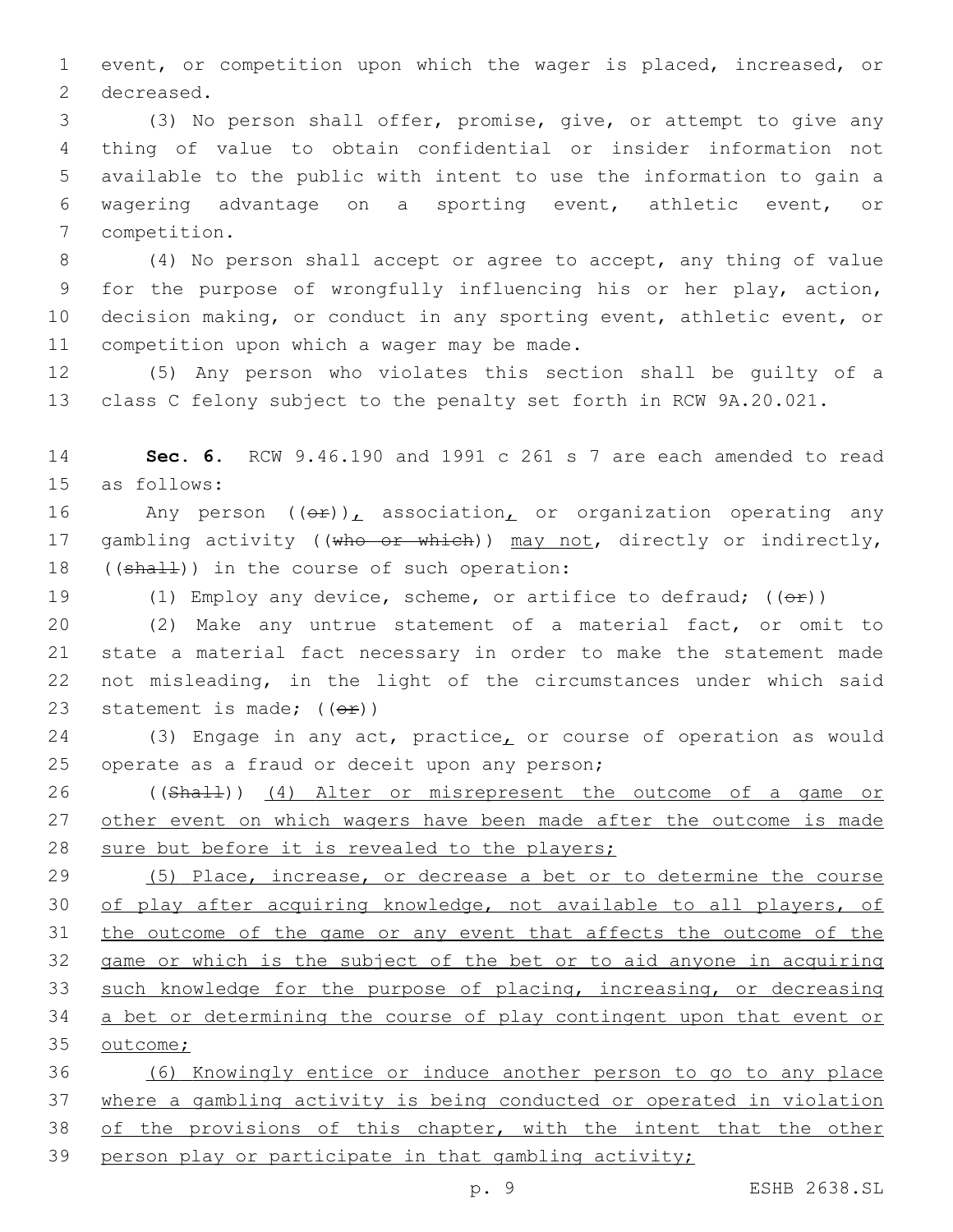(7) Place or increase a bet after acquiring knowledge of the 2 outcome of the game or other event that is the subject of the bet, including past posting and pressing bets; or

 (8) Reduce the amount wagered or cancel the bet after acquiring knowledge of the outcome of the game or other event that is the subject of the bet, including pinching bets. Any person, association, or organization that violates this section shall be guilty of a ((gross misdemeanor)) class C felony subject to the penalty set forth 9 in RCW 9A.20.021.

 **Sec. 7.** RCW 9.46.210 and 2000 c 46 s 1 are each amended to read as follows:11

 (1) It shall be the duty of all peace officers, law enforcement officers, and law enforcement agencies within this state to investigate, enforce, and prosecute all violations of this chapter.

 (2) In addition to the authority granted by subsection (1) of this section law enforcement agencies of cities and counties shall investigate and report to the commission all violations of the provisions of this chapter and of the rules of the commission found by them and shall assist the commission in any of its investigations and proceedings respecting any such violations. Such law enforcement agencies shall not be deemed agents of the commission.

 (3) In addition to its other powers and duties, the commission 23 shall have the power to enforce the penal provisions of this chapter 24 ((218, Laws of 1973 1st ex. sess.)) and as it may be amended, and the penal laws of this state relating to the conduct of or participation 26 in gambling activities, including chapter 9A.83 RCW, and the manufacturing, importation, transportation, distribution, possession, and sale of equipment or paraphernalia used or for use in connection 29 therewith. The director, the deputy director, both assistant directors, and each of the commission's investigators, enforcement officers, and inspectors shall have the power, under the supervision 32 of the commission, to enforce the penal provisions of this chapter 33 ((218, Laws of 1973 1st ex. sess.)) and as it may be amended, and the penal laws of this state relating to the conduct of or participation 35 in gambling activities, including chapter 9A.83 RCW, and the manufacturing, importation, transportation, distribution, possession, and sale of equipment or paraphernalia used or for use in connection therewith. They shall have the power and authority to apply for and execute all warrants and serve process of law issued by the courts in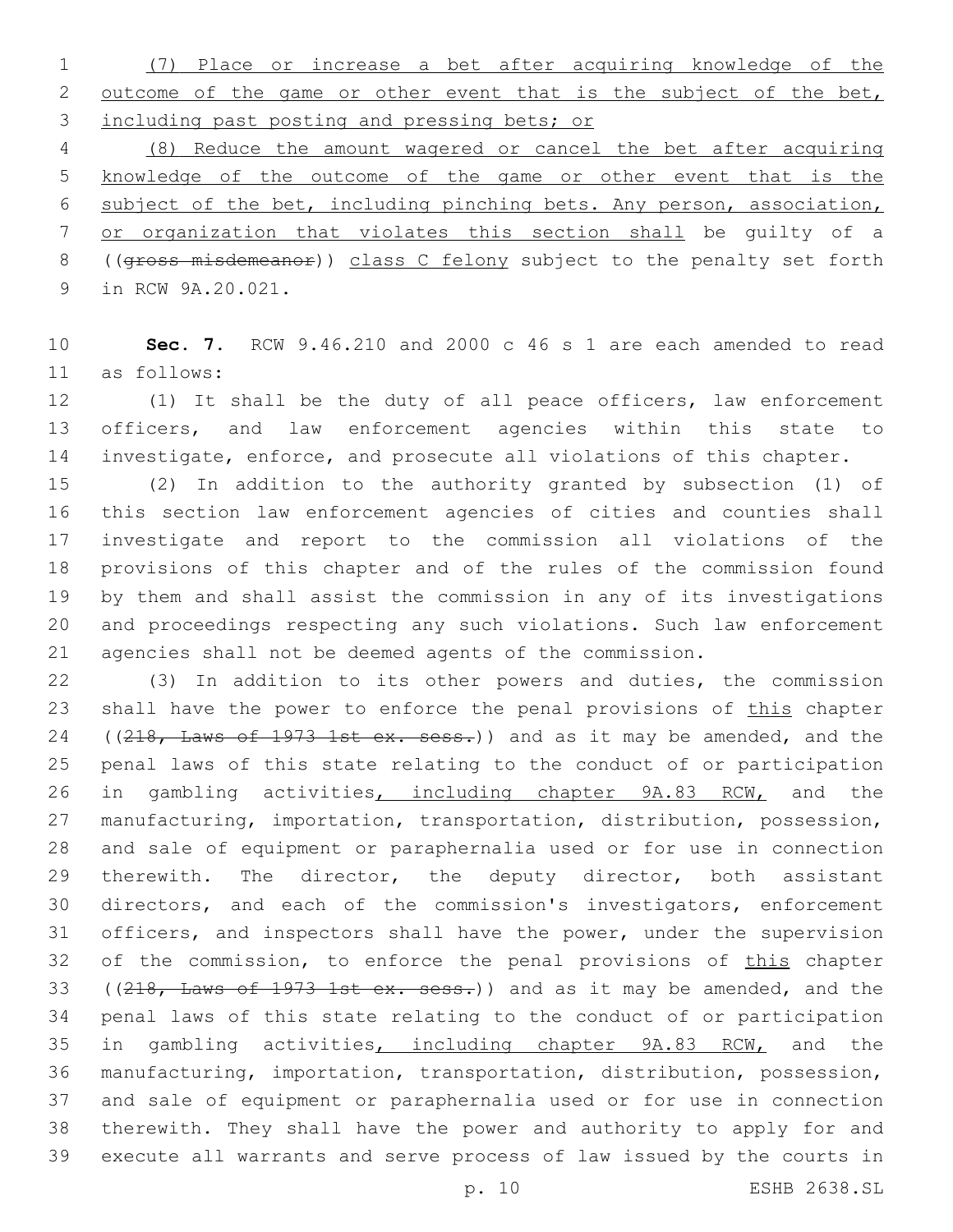1 enforcing the penal provisions of this chapter ((218, Laws of 1973 2 1st ex. sess.)) and as it may be amended, and the penal laws of this state relating to the conduct of or participation in gambling activities and the manufacturing, importation, transportation, distribution, possession, and sale of equipment or paraphernalia used or for use in connection therewith. They shall have the power to arrest without a warrant, any person or persons found in the act of 8 violating any of the penal provisions of this chapter ((218, Laws of 9 1973 1st ex. sess.)) and as it may be amended, and the penal laws of this state relating to the conduct of or participation in gambling activities and the manufacturing, importation, transportation, distribution, possession, and sale of equipment or paraphernalia used 13 or for use in connection therewith. To the extent set forth above, the commission shall be a law enforcement agency of this state with the power to investigate for violations of and to enforce the provisions of this chapter, as now law or hereafter amended, and to obtain information from and provide information to all other law 18 enforcement agencies.

 (4) Criminal history record information that includes nonconviction data, as defined in RCW 10.97.030, may be disseminated by a criminal justice agency to the Washington state gambling commission for any purpose associated with the investigation for suitability for involvement in gambling activities authorized under this chapter. The Washington state gambling commission shall only disseminate nonconviction data obtained under this section to 26 criminal justice agencies.

 (5) In addition to its other powers and duties, the commission may ensure sport integrity and prevent and detect competition manipulation through education and enforcement of the penal 30 provisions of this chapter or chapter 67.04 or 67.24 RCW, or any 31 other state penal laws related to the integrity of sporting events, athletic events, or competitions within the state.

 (6) In addition to its other powers and duties, the commission may track and monitor gambling-related transactions occurring within 35 the state to aid in its enforcement of the penal provisions of this chapter or chapter 9A.83 RCW, or any other state penal laws related to suspicious or illegal wagering activities, including the use of funds derived from illegal activity, wagers to conceal or launder funds derived from illegal activity, use of agents to place wagers, or use of false identification by a player.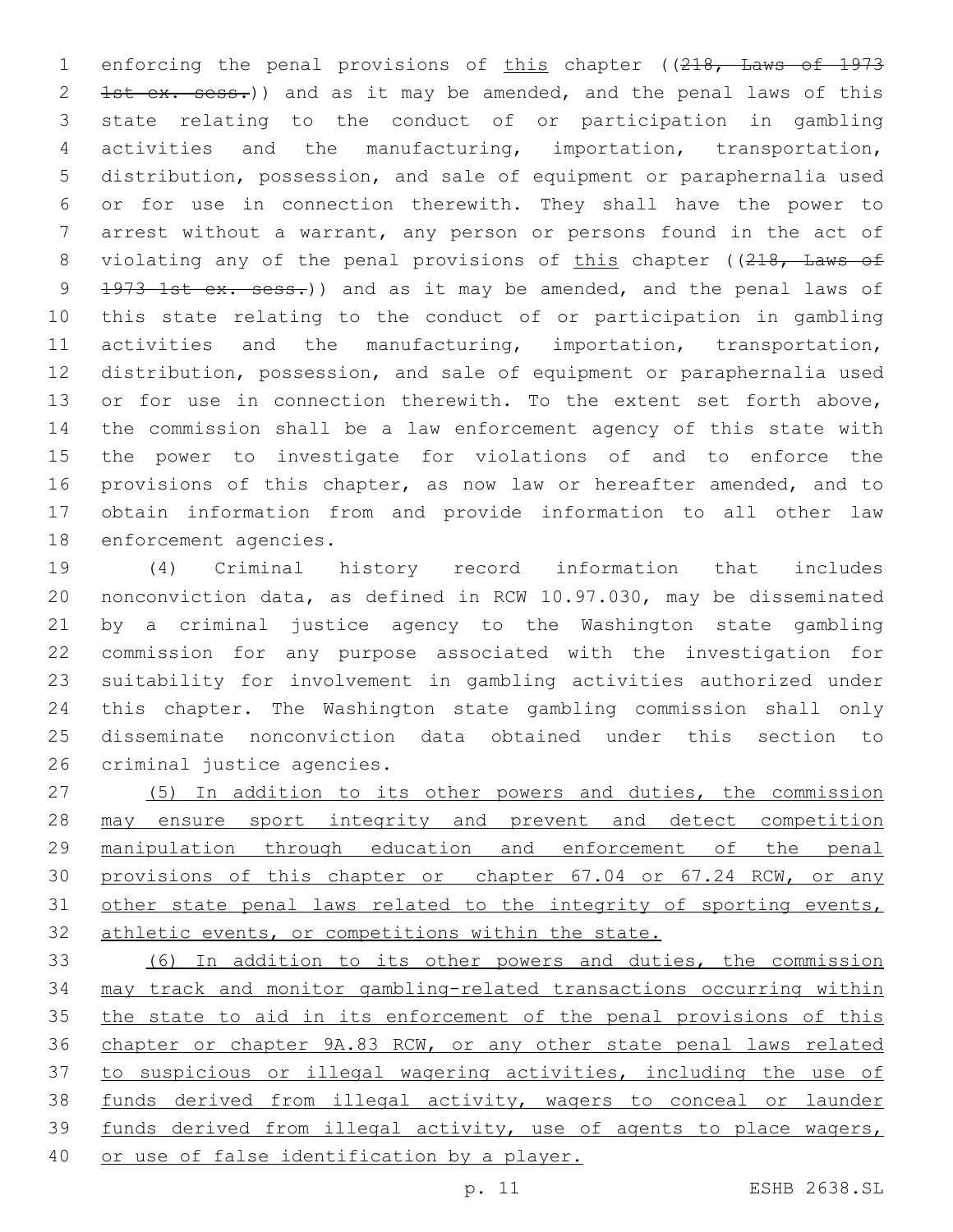**Sec. 8.** RCW 9.46.220 and 1997 c 78 s 2 are each amended to read 2 as follows:

 (1) A person is guilty of professional gambling in the first degree if he or she engages in, or knowingly causes, aids, abets, or conspires with another to engage in professional gambling as defined 6 in this chapter, and:

 (a) Acts in concert with or conspires with five or more people;  $(\Theta \pm)$ )

 (b) Personally accepts wagers exceeding five thousand dollars 10 during any thirty-day period on future contingent events;  $((e f))^2$ 

 (c) The operation for whom the person works, or with which the person is involved, accepts wagers exceeding five thousand dollars 13 during any thirty-day period on future contingent events;  $((\theta \cdot \hat{r}))$ 

 (d) Operates, manages, or profits from the operation of a premises or location where persons are charged a fee to participate in card games, lotteries, or other gambling activities that are not 17 authorized by this chapter or licensed by the commission; or

(e) Engages in bookmaking as defined in RCW 9.46.0213.

 (2) However, this section shall not apply to those activities enumerated in RCW 9.46.0305 through 9.46.0361 or to any act or acts in furtherance of such activities when conducted in compliance with the provisions of this chapter and in accordance with the rules 23 adopted pursuant to this chapter.

 (3) Professional gambling in the first degree is a class B felony subject to the penalty set forth in RCW 9A.20.021.

 NEW SECTION. **Sec. 9.** A new section is added to chapter 9.46 RCW 27 to read as follows:

 The transmission of gambling information over the internet for any sports wagering conducted and operated under this section and section 2 of this act is authorized, provided that the wager may be placed and accepted at a tribe's gaming facility only while the customer placing the wager is physically present on the premises of 33 that tribe's gaming facility.

 **Sec. 10.** RCW 9.46.240 and 2006 c 290 s 2 are each amended to read as follows:35

 (1) Whoever knowingly transmits or receives gambling information by telephone, telegraph, radio, semaphore, the internet, a telecommunications transmission system, or similar means, or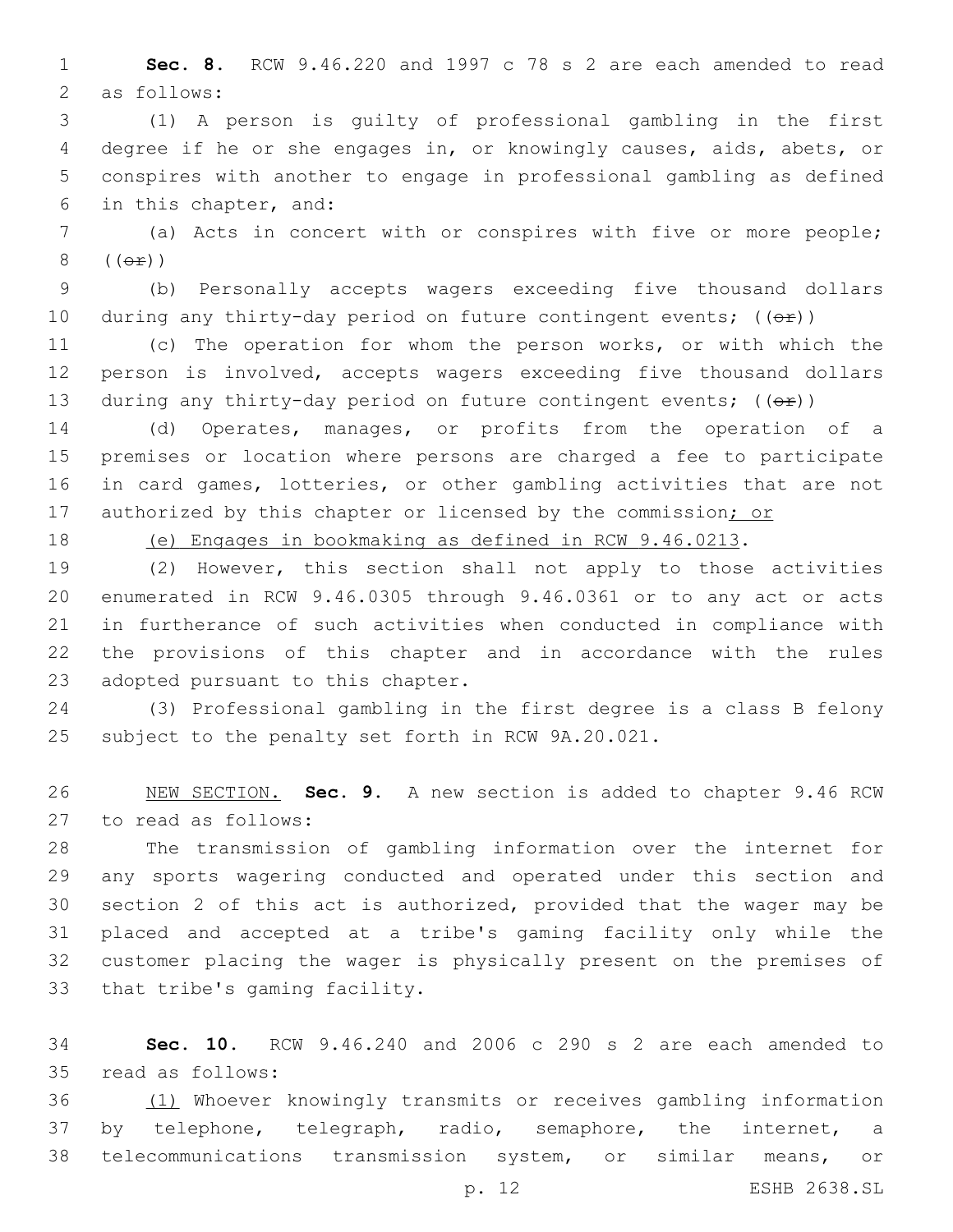knowingly installs or maintains equipment for the transmission or receipt of gambling information shall be guilty of a class C felony 3 subject to the penalty set forth in RCW 9A.20.021. ((However, this))

 (2) This section shall not apply to such information transmitted 5 or received or equipment or devices installed or maintained relating to activities authorized by this chapter including, but not limited to, sports wagering authorized under sections 2 and 9 of this act, or to any act or acts in furtherance thereof when conducted in compliance with the provisions of this chapter and in accordance with 10 the rules adopted under this chapter and conducted in accordance with 11 tribal-state compacts.

 NEW SECTION. **Sec. 11.** A new section is added to chapter 9.46 13 RCW to read as follows:

 (1)(a) For purposes of this chapter, "sports wagering" means the 15 business of accepting wagers on any of the following sporting events, athletic events, or competitions by any system or method of wagering:

17 (i) A professional sport or athletic event;

18 (ii) A collegiate sport or athletic event;

(iii) An Olympic or international sports competition or event;

(iv) An electronic sports or esports competition or event;

 (v) A combination of sporting events, athletic events, or competitions listed in (a)(i) through (iv) of this subsection (1); or (vi) A portion of any sporting event, athletic event, or competition listed in (a)(i) through (iv) of this subsection (1).

 (b) Sports wagering does not include the business of accepting wagers on horse racing authorized pursuant to chapter 67.16 RCW.

27 (2) For purposes of this section:

 (a) "Collegiate sport or athletic event" means a sport or athletic event offered or sponsored by, or played in connection with, a public or private institution that offers education services beyond the secondary level, other than such an institution that is located 32 within the state of Washington.

 (b) "Electronic or esports event" means a live event or tournament attended or watched by members of the public where games or matches are contested in real time by players and teams and players or teams can win a prize based on their performance in the 37 live event or tournament.

 (c) "Professional sport or athletic event" means an event that is not a collegiate sport or athletic event at which two or more persons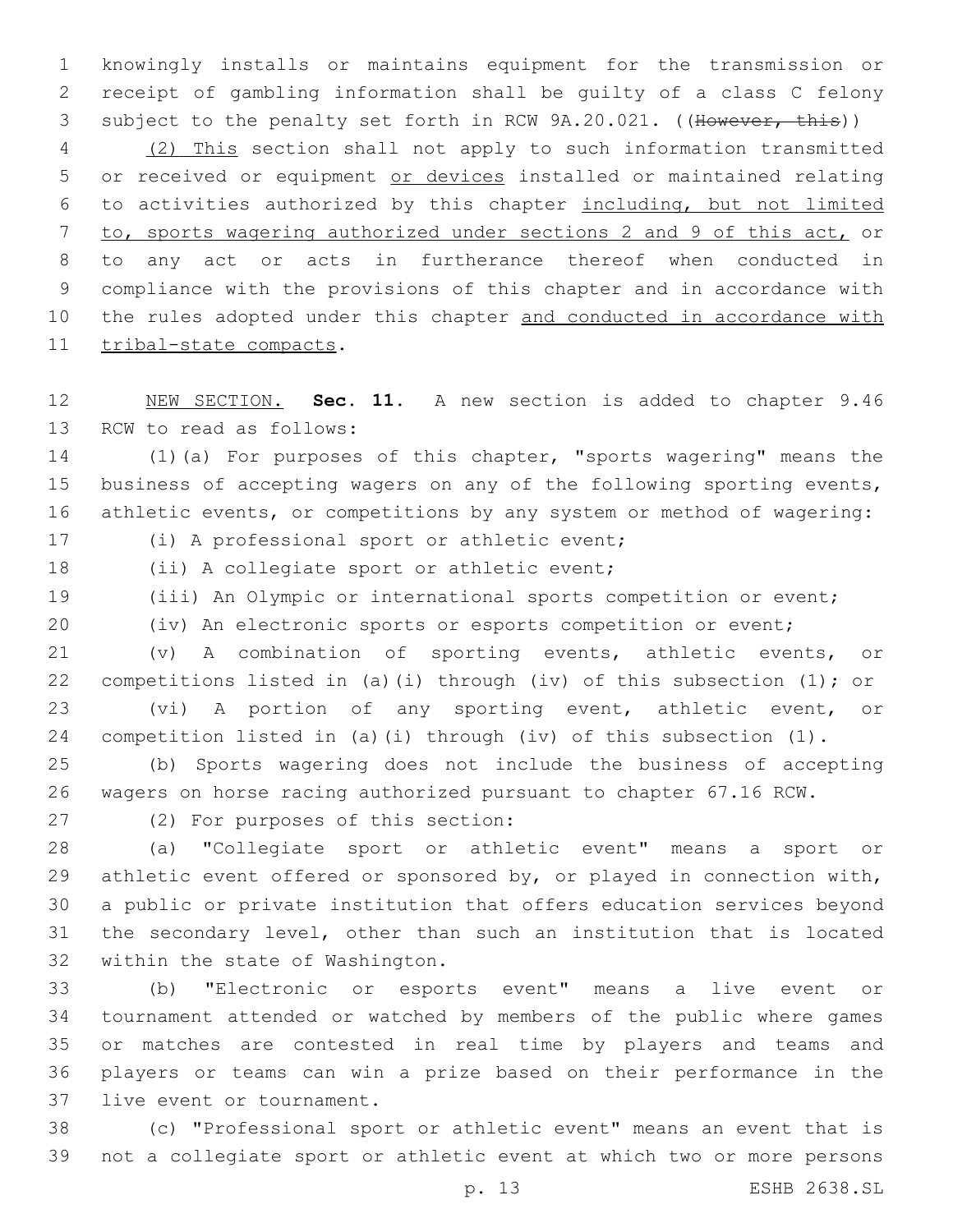participate in sports or athletic events and receive compensation in excess of actual expenses for their participation in the event. "Professional sport or athletic event" does not include any minor league sport. Sports wagering may not be conducted on any minor 5 league sport.

 **Sec. 12.** RCW 9.46.090 and 1987 c 505 s 3 are each amended to 7 read as follows:

 Subject to RCW 40.07.040, the commission shall, from time to time, make reports to the governor and the legislature covering such matters in connection with this chapter as the governor and the legislature may require. These reports shall be public documents and contain such general information and remarks as the commission deems pertinent thereto and any information requested by either the governor or members of the legislature: PROVIDED, That the commission appointed pursuant to RCW 9.46.040 may conduct a thorough study of the types of gambling activity permitted and the types of gambling activity prohibited by this chapter and may make recommendations to the legislature as to: (1) Gambling activity that ought to be permitted; (2) gambling activity that ought to be prohibited; (3) the types of licenses and permits that ought to be required; (4) the type and amount of tax that ought to be applied to each type of permitted gambling activity; (5) any changes which may be made to the law of this state which further the purposes and policies set forth in RCW 9.46.010 as now law or hereafter amended; and (6) any other matter 25 that the commission may deem appropriate. However, no later than December 1st of the year following any authorization by the 27 legislature of a new gambling activity, any report by the commission to the governor and the appropriate committees of the legislature must include information on the state of the gambling industry both within the state and nationwide. Members of the commission and its staff may contact the legislature, or any of its members, at any time, to advise it of recommendations of the commission.

 NEW SECTION. **Sec. 13.** If any provision of this act or its application to any person or circumstance is held invalid, the remainder of the act or the application of the provision to other persons or circumstances is not affected.